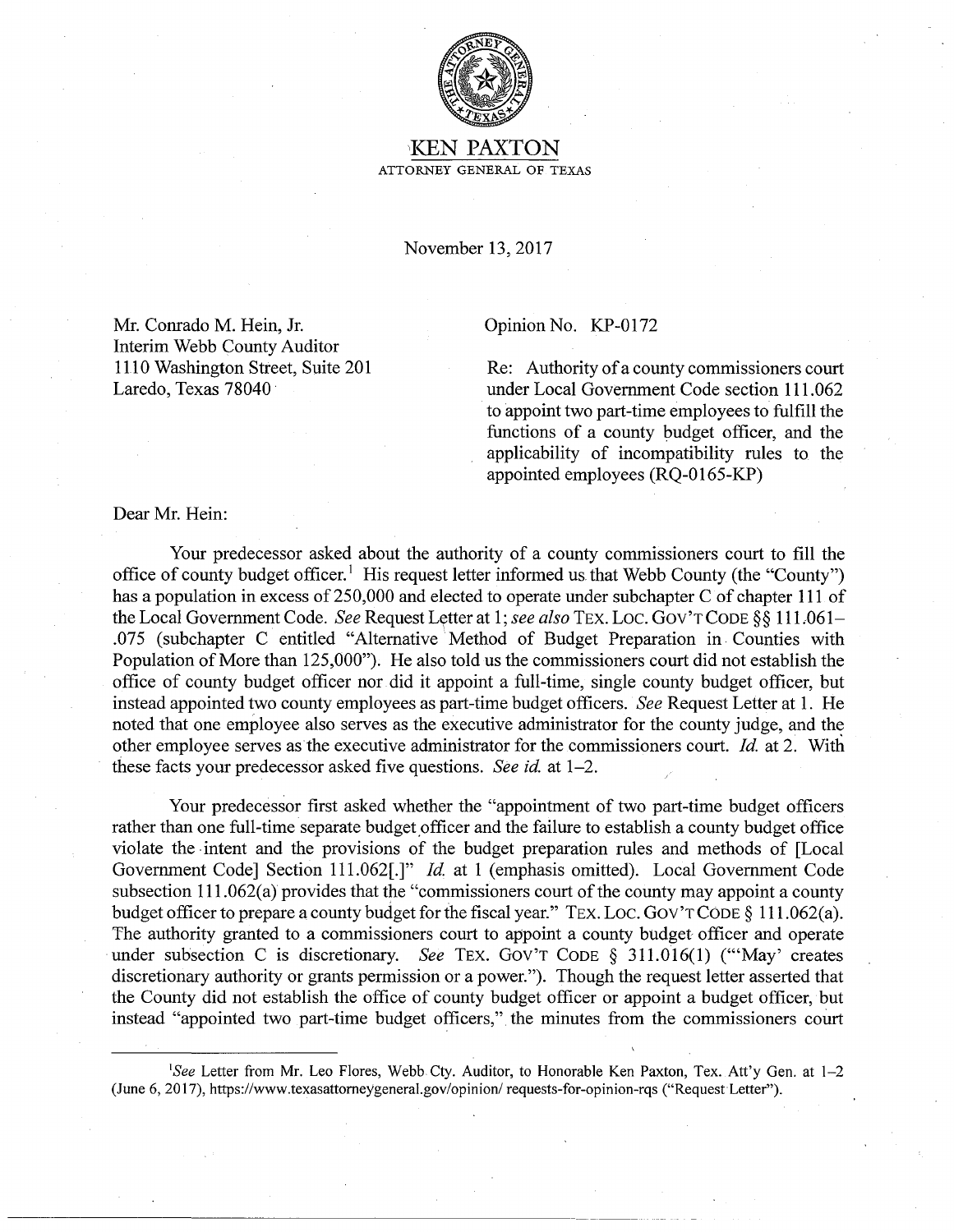meeting of July 10, 2017, indicate that after the opinion request was submitted, it appointed a county budget officer as well as an assistant budget officer. Request Letter at 1 (emphasis omitted); Official Minutes for Webb Cty. Comm'rs Ct. Meeting of July 10, 2017;2 *see also* TEX. Loe. Gov'T CODE § 111.073 (authorizing the commissioners court to employ personnel necessary to assist the budget officer). Thus, the concerns regarding the lack of establishment and appointment of a county budget officer and that two people share an officer position are now moot.<sup>3</sup> Accordingly, we do not address the first question. *See* Tex. Att'y Gen. Op. No. GA-1022 (2013) at 3 (declining to address moot questions).

Your predecessor next asked whether the appointment of the county judge's employee is the "equivalent" of appointing the county judge as the budget officer in violation of the conclusion in Attorney General Opinion GA-0580 that the doctrine of incompatibility prevents a commissioners court from appointing the county judge to serve as county budget officer. *See*  Request Letter at 2 (citing Tex. Att'y Gen. Op. No. GA-0580 (2007) at 3). Similarly, the third question is whether the commissioners court's appointment of an employee who answers to it is "equivalent" to appointing itself as budget officer. *See id*. We consider these individuals' dual roles under the three components of the common-law doctrine of incompatibility: selfappointment, self-employment, and conflicting-loyalties. *See* Tex. Att'y Gen. Op. No. KP-0032 (2015) at 2. Self-appointment and self-employment incompatibility preclude an officer from being appointed to or employed in a position over which the officer has appointment or employment authority. *See Ehlinger v. Clark,* 8 S.W.2d 666, 674 (Tex. 1928). Conflicting-loyalties incompatibility prohibits a person "from simultaneously holding two positions that would prevent the person from exercising independent and disinterested judgment in either or both positions." Tex. Att'y Gen. Op. No. GA-0169 (2004) at 2; *see also Thomas v. Abernathy Cty. Line Indep. Sch.*  Dist., 290 S.W. 152, 153 (Tex. Comm'n App. 1927, judgm't adopted) (holding incompatible the positions of school trustee and municipal alderman).

Here, self-appointment and self-employment incompatibility do not apply because neither the county budget officer nor the assistant budget officer serve on the commissioners court which appointed them. Conflicting-loyalties incompatibility applies only when both positions are "public offices." *See* Tex. Att'y Gen. Op. No. KP-0032 (2015) at 2. A "public officer" is one upon whom "any sovereign function of the government is conferred ... to be exercised by him for the benefit of the public largely independent of the control of others." *A/dine Indep. Sch. Dist. v. Standley,*  280 S.W.2d 578, 583 (Tex. 1955). A public office also involves the authority to perform largely independent of the control of others. *See* Tex. Att'y Gen. Op. No. JC-0029 (1999) at 2. "In other words, individuals who perform sovereign functions under the direction of another are not officers." *Id* Assuming the budget officer is an officer under *A/dine,* his other position is that of an employee serving at the direction and control of the county judge. The assistant budget officer does not exercise any sovereign power under subchapter C, and thus is not an officer, and his other

<sup>&</sup>lt;sup>2</sup>Available at http://www.webbcounty.com/AgendaandMinutes (last visited Oct. 17, 2017).

<sup>&</sup>lt;sup>3</sup>The footnote in Attorney General Opinion GA-0580 to which your predecessor pointed as authority that a budget officer may not be part-time merely acknowledges that larger counties are ones in which "preparing the budget is not a part-time job." Tex. Att'y Gen. Op. No. GA-0580 (2007) at 3 n.2. In so doing, it implicitly recognizes that preparation of the budget in other counties could be a part-time task. Nothing in Local Government Code chapter 111 requires the budget officer to be a full-time position. *See* TEX. LOC. GOV'T CODE §§ 111.001-.075.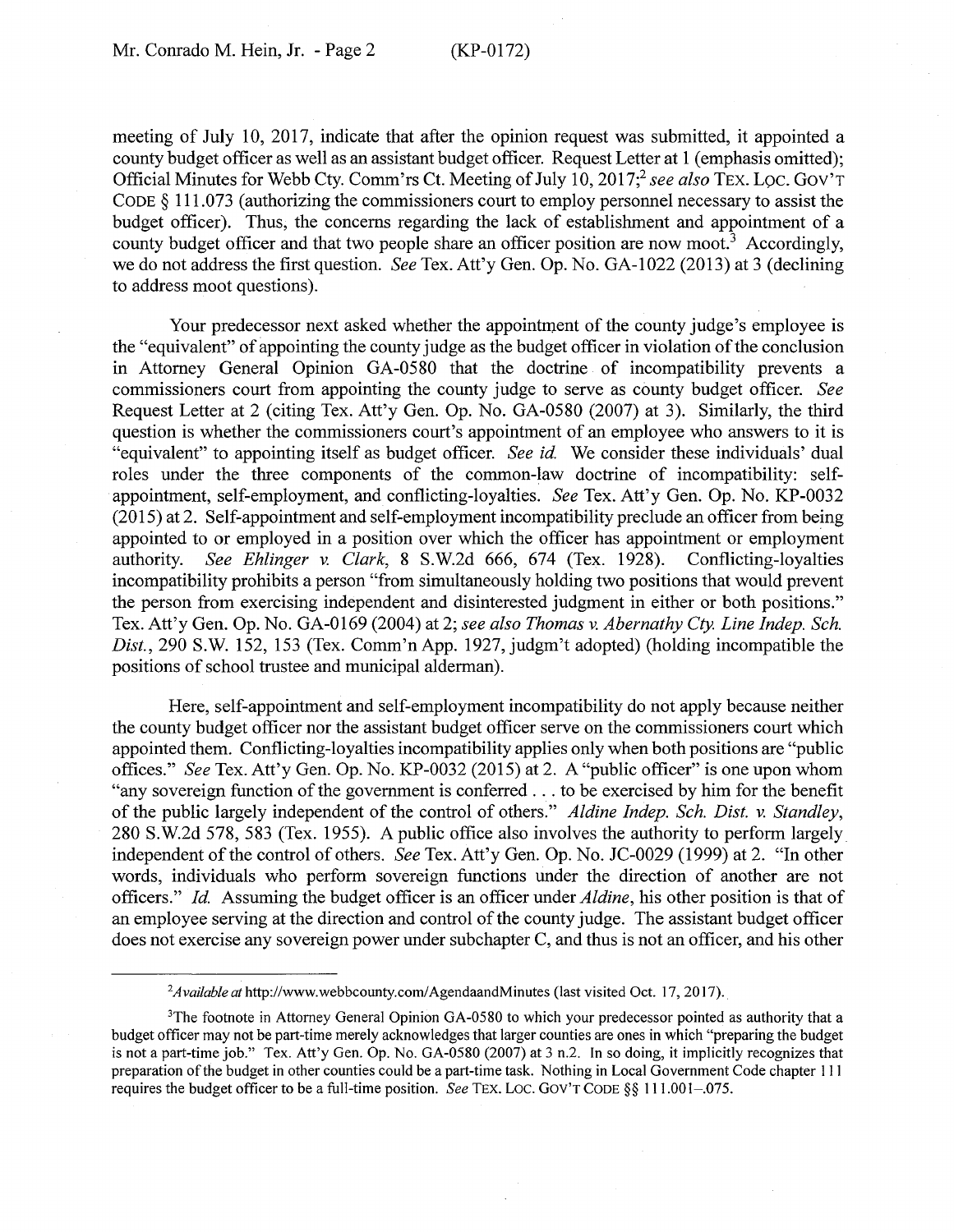position is that of an employee, subject to the direction and control of the commissioners court. Because each person's other position is an employee position and not a public office, conflictingloyalties incompatibility does not preclude them from serving in both roles. Given this conclusion, we need not address the fifth question which is contingent upon a different conclusion.<sup>4</sup>

Fourth, your predecessor asked whether the county judge and a county commissioner or both may meet with the budget officers "in departmental budget meetings or in separate meetings with the intent of making budget decisions prior to the filing of the official proposed budget.]" Request Letter at 2. This question involves the propriety of the county judge and a member of the commissioners court participating in meetings that the budget officer and the assistant budget officer may hold with the various County departments. 5 Chapter **111** as a whole provides that the county judge serves as the budget officer only in counties with a population of 225,000 or less. See TEX. LOC. GOV'T CODE §§ 111.001 (providing that subchapter A applies to county with population of 225,000 or less and that does not operate under subchapter C); 111.002 (providing the county judge serves as budget officer in a county operating under subchapter A);  $111.062(b)(1)$ (requiring, in county abolishing the county budget officer position, that budget preparation duties devolve onto the county judge in counties with a population of 225,000 or less). In no instance does chapter 111 provide for a county commissioner to serve as budget officer. *See generally id.*  §§ 111.001-.095. Thus, to the extent the county judge or a commissioner actually serves as the budget officer and prepares the budget, they would be acting contrary to subchapter C. *See id.* § 111.062. However, as it is the commissioners court that is ultimately responsible for adopting the budget, the county judge and the commissioners have reason to participate in conversations between the budget officer, the assistant budget officer, and the various County departments. *See id.* §§ 111.068 (requiring the commissioners court to act on the budget), 111.071 ("The budget officer may assist the commissioners court in the performance of the court's duties relating to the efficiency and effectiveness of county operations."); *see also Griffin v. Birkman,* 266 S.W.3d 189, 194–95 (Tex. App.—Austin 2008, pet. denied) (acknowledging that article V, section 18(b) of the Texas Constitution grants a county commissioners court power and broad discretion over the county budget and budgetary decisions). Moreover, nothing in Local Government Code chapter 111 expressly prohibits such participation. *See* TEX. Loe. Gov'T CODE§§ 111.001-.095. Yet, whether the situation described—the participation of the county judge and a commissioner in department meetings with the budget officer and the assistant budget officer-constitutes the preparation of the budget contrary to subchapter C involves issues of fact and, thus, exceeds the purview of an attorney general opinion. *See* Tex. Att'y Gen. Op. No. KP-0091 (2016) at 2 ("Fact finding is beyond the scope of an attorney general opinion[.]").

<sup>4</sup> The fifth question is if we determine that the employees cannot serve as budget officers, "will the provisions of Section 111.062 prohibit them from preparing the county's proposed budget and default the budget preparation to the county auditor[.]" Request Letter at 2.

<sup>5</sup>Your predecessor did not ask specifically about any Open Meetings Act implications of meetings involving members of the commissioners court. Three members of a commissioners court is a quorum for most purposes including adoption of the budget. TEX. GOV'T CODE  $\S 311.013(b)$ ; TEX. LOC. GOV'T CODE  $\S 81.006(a)$ . If a quorum attends department meetings at which the county budget and other county business is discussed, it would be a meeting subject to the requirements of the Open Meetings Act. *See* TEX. Gov'T CODE§ 551.001(4) (defining "meeting").